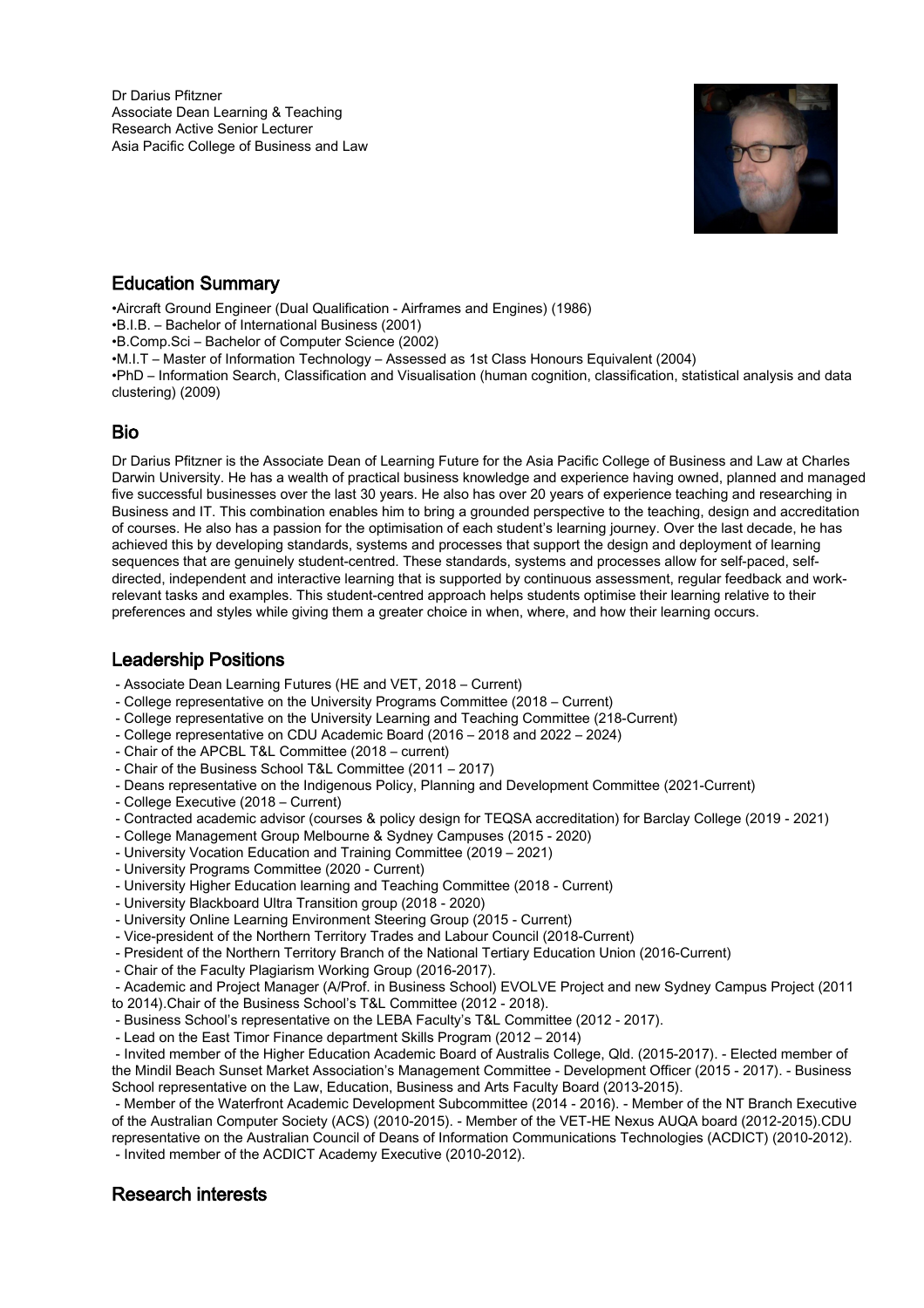Student and staff: assessment design, acceptance and performance.

Improving the outcome of any learning task through the appropriate use of online technologies and appropriate telepresence technologies.

Remote and regional business, education and health service delivery using Telehealth solutions.

The use of communications technology to promote learning, health and business in remote and regional Australia.

Microbusiness, micro-enterprise and micro-entrepreneurs: the lack of specific data in the research field of microbusiness

and nationally in Australia in terms of statistical data and treatment (e.g. ABS), access to support mechanisms, knowledge

requirements for success and management and legal structures to protect and support operation.

Microbusiness: their participation in the shadow economy and systems and techniques to reduce their engagement with the shadow economy.

Improved business performance through the practical application of automated and manual information systems.

Economic impact of local government support on local market economies.

Using time series data for predictive purposes.

# Research outputs

#### Responding to the COVID-19 emergency: Student and academic staff perceptions of academic integrity in the transition to online exams at three Australian universities

Reedy, A., Pfitzner, D., Rook, L. & Ellis, L., 26 Mar 2021, In: International Journal for Educational Integrity. 17, p. 1-32 32 p., 9.

#### Microbusiness in Australia: Driver of Growth or a Poor Cousin? Lessons from the International Experience

Pfitzner, D. & Sharma, R., Nov 2018, Facets of Business Excellence in Marketing and Strategy. Pereira, R., Sharma, R., Robalo, A., Puri, S. & Ranjan, J. (eds.). 1 ed. New Delhi, India: Bloomsbury Publishing, p. 463-472 10 p.

#### Microbusinesses in Australia: A Robust Definition

Pfitzner, D. & McLaren, J., 1 Oct 2018, In: Australasian Accounting, Business and Finance Journal. 12, 3, p. 4-18 15 p., 2.

Submission on 'Tackling the Black Economy: Designing a modern Australian Business Number system'

Pfitzner, D. & Mclaren, J., 22 Aug 2018, (Submitted) 24 p.

#### Mimicry and expressiveness of an ECA in human-agent interaction: Familiarity breeds content

Stevens, C., Pinchbeck, B., Lewis, T., Luerssen, M., Pfitzner, D., Powers, D., Abrahamyan, A., Leung, Y. & Guillaume, G., 10 Jun 2016, In: Computational Cognitive Science. 2, 1, p. 1-14 14 p.

#### Gender Pay Equity - Myth or Reality? A Review of the Literature

Bandias, S., Fuller, D., Pfitzner, D. & Whitnell, T., 2012. 16 p.

#### Vocational and higher education in Australia: a need for closer collaboration

Bandias, S., Fuller, D. & Pfitzner, D., 1 Dec 2011, In: Journal of Higher Education Policy and Management. 66, 6, p. 583- 594 12 p.

#### Characterization and evaluation of similarity measures for pairs of clusterings

Pfitzner, D., Leibbrandt, R. & Powers, D., 2009, In: Knowledge and Information Systems. 19, 3, p. 361-394 34 p.

#### User keyword preference: the Nwords and Rwords experiments

Pfitzner, D., Treharne, K. & Powers, D., Oct 2008, In: International Journal of Internet Protocol Technology. 3, 3, p. 149- 158